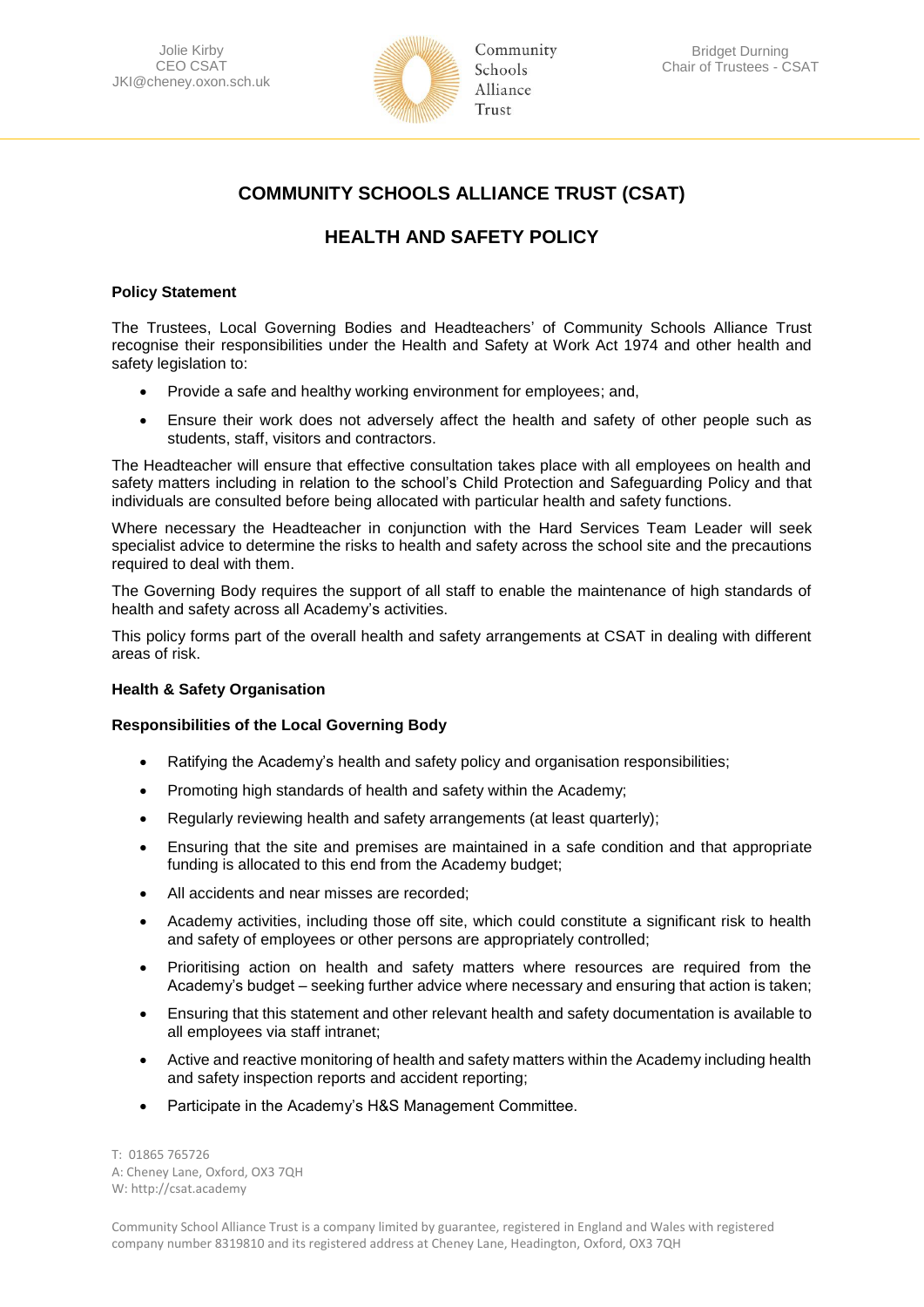

## **Responsibilities of the Headteacher**

- Ensuring health and safety matters are being carried out in accordance with the Academy's health and safety policy and health and safety arrangements are carried out in practice;
- Ensuring that risk assessments are made, recorded and actioned by user departments including those off site which could constitute a significant risk to health and safety of students, staff and/or other persons;
- Ensuring that regular health and safety inspections are carried out throughout the school site and buildings;
- Ensuring that remedial action is taken following health and safety inspections;
- Ensuring that information received on health and safety matters is passed to the appropriate persons;
- Identifying staff health and safety training needs and arranging for them to be provided;
- Seeking specialist advice on health and safety matters where appropriate;
- Participate in the Academy's H&S Management Committee.

## **Responsibilities of Hard Services Team Leader**

- Attending appropriate health and safety training courses;
- Promoting health and safety matters throughout the Academy and assisting the Senior Leadership Team in the implementation of the Academy's health and safety arrangements;
- Leading on health and safety management, implementation, monitoring and ensuring health and safety arrangements are kept up to date;
- Ensuring that the correct accident and near miss reporting procedures are followed and that where appropriate accidents, incidents and near misses are investigated;
- Arrange regular health and safety inspections and ensure follow up action is completed. Report all non-completion or compliance issues to the Local Governing Body and Headteacher;
- Providing health and safety induction training;
- Ensuring that all statutory inspections are completed and records kept;
- Ensuring that emergency drills and procedures are carried out regularly and monitored for effectiveness;
- Monitoring contractors on site and ensure they consult and sign the Asbestos Register when applicable.

### **Senior Leadership Team and Line Managers**

- The day to day management of health and safety within their department or areas of responsibility in accordance with health and safety policy;
- Devising risk assessments and keep under regularly review (at least once annually);
- Carrying out regular health and safety monitoring inspections across their areas of line management responsibility;
- Ensuring remedial action is taken following health and safety inspections and audits;

T: 01865 765726 A: Cheney Lane, Oxford, OX3 7QH W: http://csat.academy